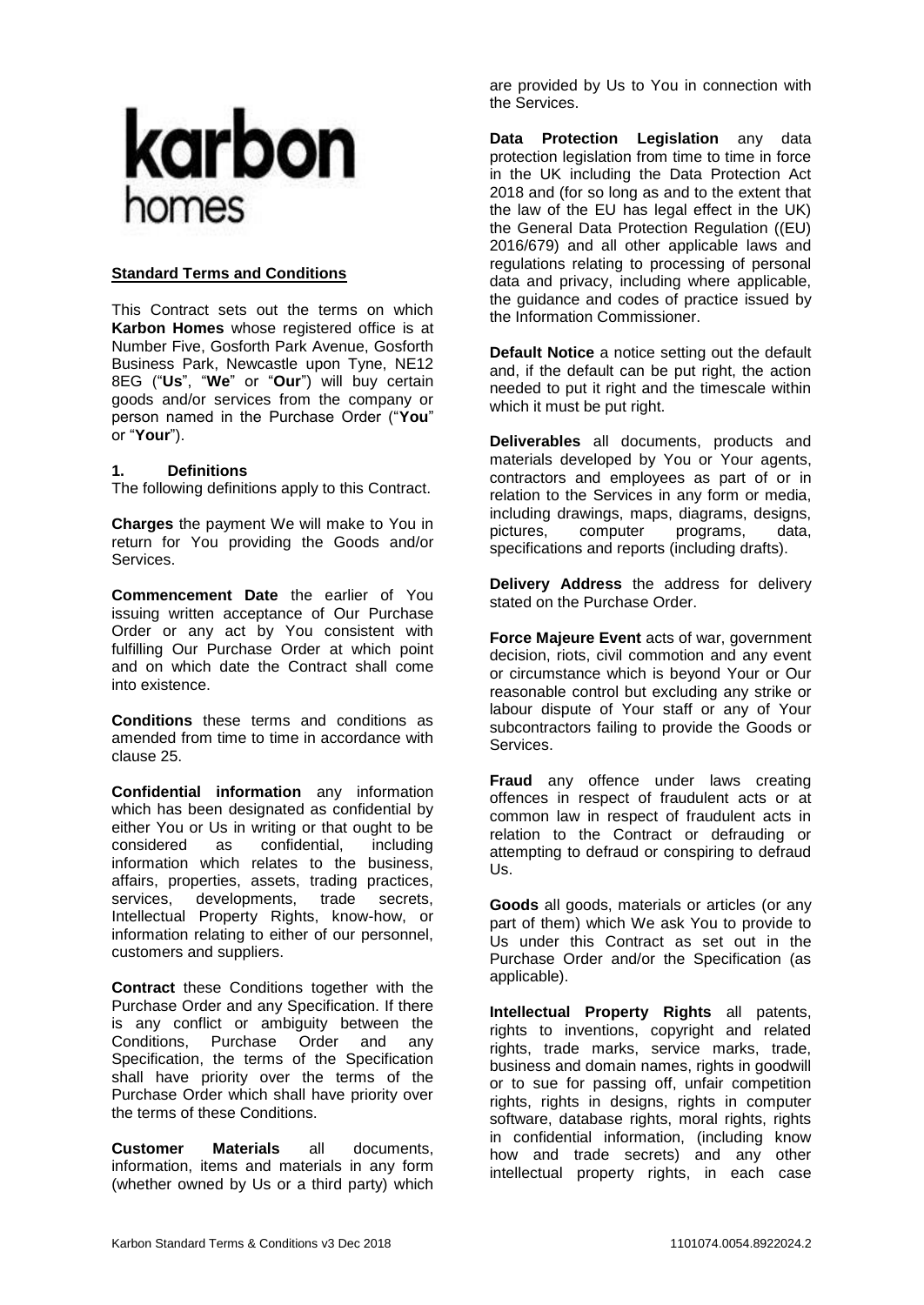whether registered or unregistered and including all applications for, and renewals or extensions of, and rights to claim priority from such rights, and all similar or equivalent rights or forms of protection which subsist or will subsist now or in the future in any part of the world.

**Purchase Order** Our order for the supply of Goods and/or Services, as set out on Our official order form and to which these Conditions apply.

**Property or Properties** the place(s) where You will carry out the Services or deliver the Goods which are set out in the Specification or the Purchase Order (as applicable).

**Regulatory Body** an organisation which is set up either by law or in some other way, and whose regulatory powers apply to either one of us (or both of us).

**Services** the services, including any Deliverables, to be provided by You to Us under this Contract which are described in the Purchase Order and/or the Specification (as applicable).

**Service Review** a review of the Services which We may carry out from time to time to check that You are performing the Services in a way which We consider to be satisfactory and in accordance with the terms of this Contract.

**Specification** the description of the Goods and/or Services included in the Purchase Order or any other written description we may have provided to You setting out the type of Goods and/or Services You will provide and the standard of the Goods and/or Services You will deliver under this Contract.

**TUPE** The Transfer of Undertakings (Protection of Employment) Regulations 1981 (including all the amendments made to these regulations since 1981 which are still in force).

**VAT** Value added tax.

**Working Day** between 9:00am and 5:30pm Monday to Friday, but not including any days which are bank holidays or public holidays in the United Kingdom.

## **2. Ordering of Goods and Services**

- 2.1. We will place any orders for Goods and/or Services in writing using a Purchase Order.
- 2.2. If We place a Purchase Order with You, this will constitute an offer by Us

to buy the Goods and/or Services from You subject to this Contract.

- 2.3. These Conditions will apply to the Contract between us to the exclusion of any other terms or conditions You seek to impose or incorporate, or which are implied by trade, custom, practice or course of dealing.
- 2.4. You must raise any queries with Our Purchase Order in writing within 7 days of the date of Our Purchase Order otherwise We will be entitled to treat the Purchase Order as accepted by You.
- 2.5. No Purchase Order or variation to a Purchase Order or to these Conditions will be binding on Us unless they are issued or confirmed on Our official printed order or amendment forms and signed by an authorised representative for Our Company.
- 2.6. All of these Conditions shall apply to the supply of both Goods and Services except where the application to one or the other is specified.

## **3. Start and length of this Contract**

3.1. This Contract will start on the Commencement Date and will continue in force until the earlier of the date on which You have delivered the Goods and/or completed the Services in accordance with all Purchase Orders and/or Specifications (as applicable) or the date on which either of us ends the Contract under clause [21.](#page-7-0)

## **4. Terms relating to Goods**

- 4.1. When you supply Goods to Us you must:
	- 4.1.1. comply with all applicable laws and regulations concerning the manufacture, packaging, packing and delivery of the Goods;
	- 4.1.2. allow Us to inspect and/or test the Goods at any time before delivery. You shall remain fully responsible for the Goods despite any such inspection or testing and any such inspection or testing shall not reduce or otherwise affect Your obligations under the Contract. If, following such inspection or testing, We consider that the Goods do not or are unlikely to comply with Your undertaking at clause [4.10.3,](#page-2-0) We shall inform You and You shall immediately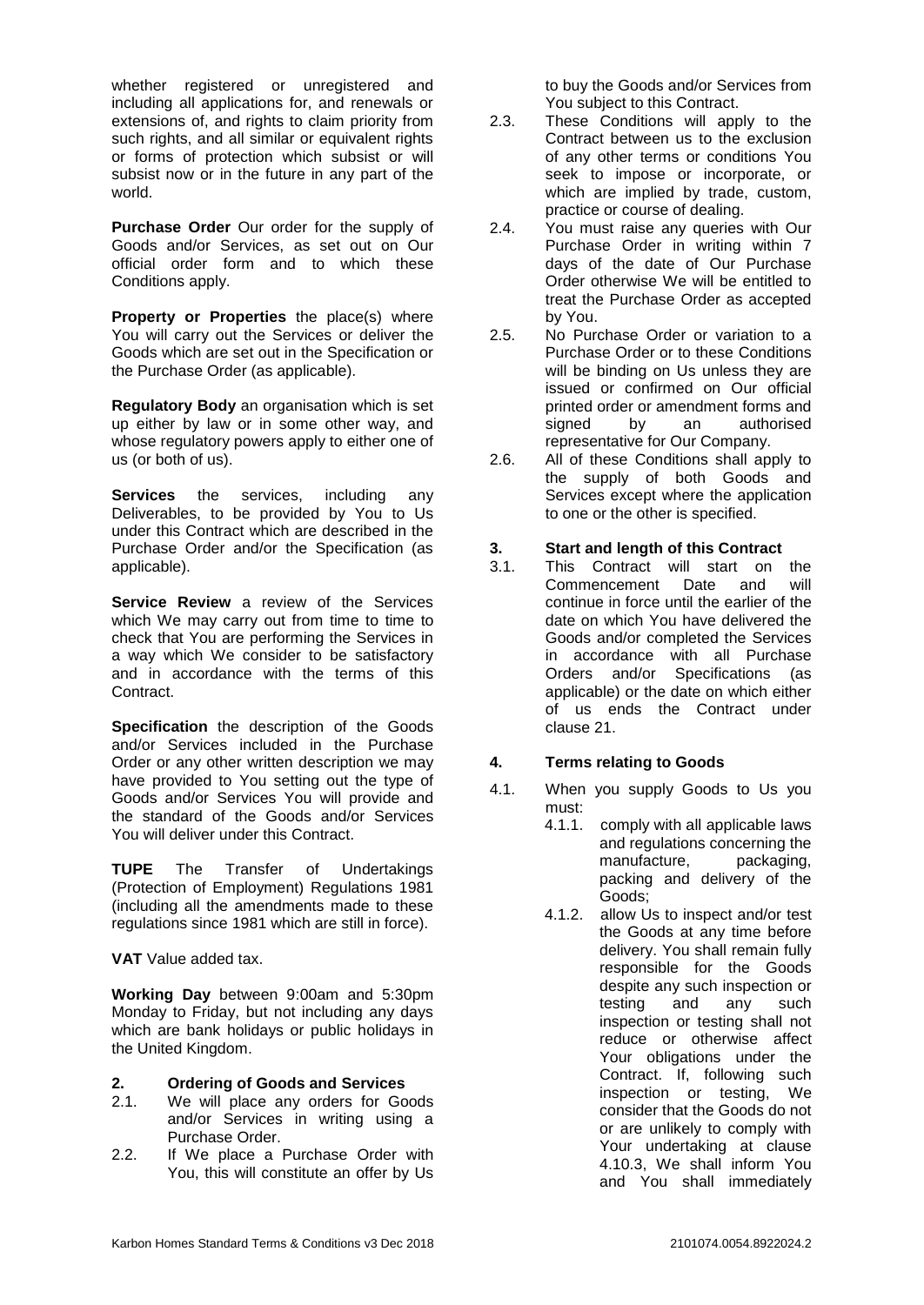take such remedial action as is necessary to ensure compliance and We may conduct further inspections and tests after You have carried out remedial actions;

- 4.1.3. mark the Goods in accordance with Our instructions and any applicable laws and regulations and properly pack and secure them so that that they reach the Delivery Address in an undamaged condition;
- 4.1.4. supply Us with any instructions or other information which We may need to accept delivery of the Goods and to make use of the Goods;
- 4.1.5. ensure each delivery for the Goods is accompanied by a delivery note which shows the date of the Purchase Order, the Purchase Order number (if any), the type and quantity of the Goods (including the code number of the Goods (where applicable)), special storage instructions (if any) and, if the Goods are being delivered by instalments, the outstanding balance of Goods remaining to be delivered; and
- 4.1.6. ensure that any delivery note states clearly any requirement for Us to return any packaging material for the Goods to You. Any such packaging material shall only be returned to You at Your cost.
- 4.2. We will be entitled to reject any Goods delivered to Us which are not in accordance with this Contract, and We will not be deemed to have accepted any Goods until We have had a reasonable time to inspect them after they have been delivered to the Delivery Address.
- 4.3. You shall deliver the Goods:
	- 4.3.1. on the date specified in the Purchase Order or, if no date is specified, then within 10 Working Days of the date of the Purchase Order;
	- 4.3.2. to the Delivery Address or such other location as is instructed by Us before delivery; and
	- 4.3.3. during Our normal hours of business on a Working Day, or as instructed by Us.
- 4.4. Where You cannot give Us the date for delivery of the Goods until after We have placed a Purchase Order, You must give Us reasonable advance notice of the date for delivery.
- 4.5. You shall not deliver the Goods in instalments without Our prior written consent. Where it is agreed that the Goods are delivered by instalments, they may be invoiced and paid for separately. However, failure by You to deliver any one instalment on time or at all or any defect in an instalment shall entitle Us to the remedies set out in clause [6.](#page-3-0)
- 4.6. Risk of damage to or loss of the Goods will pass to Us on completion of delivery to the Delivery Address and acceptance of the Goods by Us.
- 4.7. Ownership of the whole of the Goods will pass to Us upon delivery to the Delivery Address, unless We pay you for the Goods before delivery, in which case it will pass to Us once We have paid You for the Goods concerned.
- 4.8. Delivery of the Goods shall be completed on the completion of unloading of the Goods at the Delivery Address.
- 4.9. If You:
	- 4.9.1. deliver less than 95% of the quantity of goods ordered, We may reject the Goods; or
	- 4.9.2. deliver more than 105% of the quantity of Goods ordered, We may at our sole discretion reject the Goods or the excess Goods,

and any rejected Goods shall be returnable at Your risk and expense. If You deliver more or less than the quantity of Goods ordered and We accept delivery, You shall make a pro rata adjustment to the invoice for the Goods.

- <span id="page-2-1"></span><span id="page-2-0"></span>4.10. You warrant to Us that the Goods:
	- 4.10.1. will be of satisfactory quality (within the meaning of the Sale of Goods Act 1979) and fit for any purpose You have told Us they will be fit for or which We have made known to You expressly or by implication, and in this respect We rely on Your skill and iudgement:
		- 4.10.2. will be free from defects in design, material and workmanship;
		- 4.10.3. will correspond with their description and the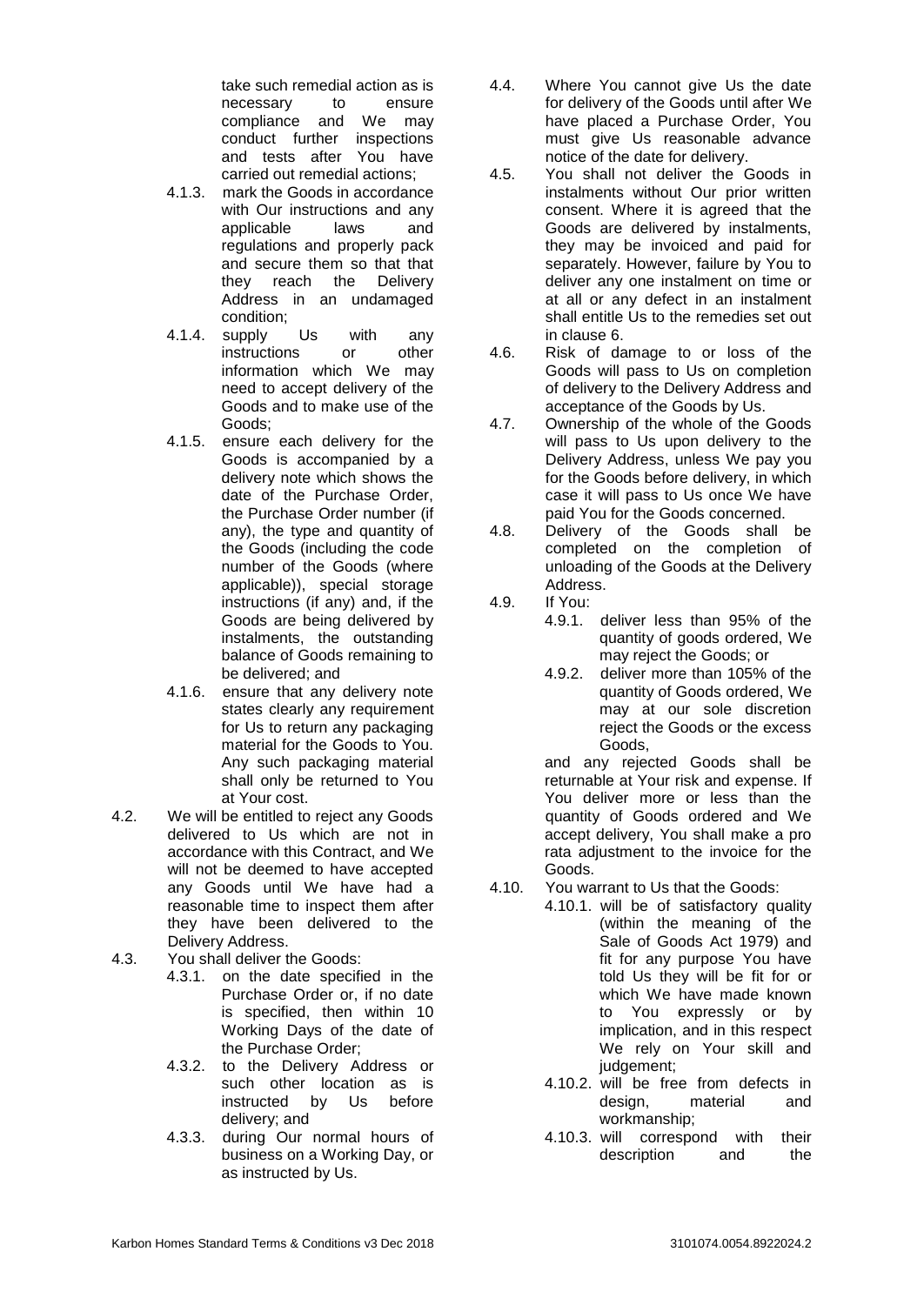Specification (where relevant); and

- 4.10.4. will comply with all applicable statutory and regulatory requirements relating to the manufacture, labelling, packaging, storage, handling and delivery of the Goods.
- 6.8 You shall ensure that at all times You have and maintain all licences, permissions, authorisations, consents and permits that You need to carry out Your obligations under the Contract in respect of the Goods.

## **5. Terms relating to Services**

- 5.1. You shall from the Commencement Date and for the duration of the Contract supply the Services to Us in accordance with the terms of the Contract.
- 5.2. You shall meet any performance dates for the Services that We notify to You and time is of the essence in relation to any of those performance dates.
- 5.3. In providing the Services, You shall:
	- 5.3.1. co-operate with Us in all matters relating to the Services, and comply with all of Our instructions;
	- 5.3.2. perform the Services with the best care, skill and diligence in accordance with best practice in Your industry, profession or trade;
	- 5.3.3. use personnel who are suitably skilled and experienced to perform tasks assigned to them, and in sufficient number to ensure that Your obligations are fulfilled in accordance with the Contract;
	- 5.3.4. ensure that the Services and Deliverables will conform with all descriptions and specifications set out in the Specification, and that the Deliverables shall be fit for any purpose that We expressly or impliedly make known to You;
	- 5.3.5. provide all equipment, tools and vehicles and such other items as are required to provide the Services;
	- 5.3.6. use the best quality goods, materials, standards and techniques, and ensure that the Deliverables, and all goods and materials supplied and used in the Services or transferred to Us, will be free

from defects in workmanship, installation and design;

- 5.3.7. obtain and at all times maintain all licences and consents which may be required for the provision of the Services;
- 5.3.8. comply with all applicable laws, regulations, regulatory policies, guidelines or industry codes which may apply to the provision of the Services;
- 5.3.9. observe all health and safety rules and regulations and other security requirements that apply at any of Our premises;
- 5.3.10. hold all Customer Materials in safe custody at Your own risk, maintain the Customer Materials in good condition until returned to Us, and not dispose or use the Customer Materials other than in accordance with Our written instructions or authorisation;
- 5.3.11. not do or omit to do anything which may cause Us to lose any licence, authority, consent or permission upon which We rely for the purposes of conducting Our business, and You acknowledge that We may rely or act on the Services; and
- 5.3.12. comply with any additional obligations as set out in the Specification.

# <span id="page-3-0"></span>**6. Our Remedies**

- 6.1. If You fail to deliver the Goods and/or perform the Services by the applicable date, We shall, without limiting or affecting other rights or remedies available to us, have one or more of the following rights:
	- 6.1.1. to terminate the Contract with immediate effect by giving written notice to You;
	- 6.1.2. to refuse to accept any subsequent performance of the Services and/or delivery of the Goods which You attempt to make;
	- 6.1.3. to recover from You any costs incurred by Us in obtaining substitute goods and/or services from a third party;
	- 6.1.4. to require a refund from You of sums paid in advance for Services that You have not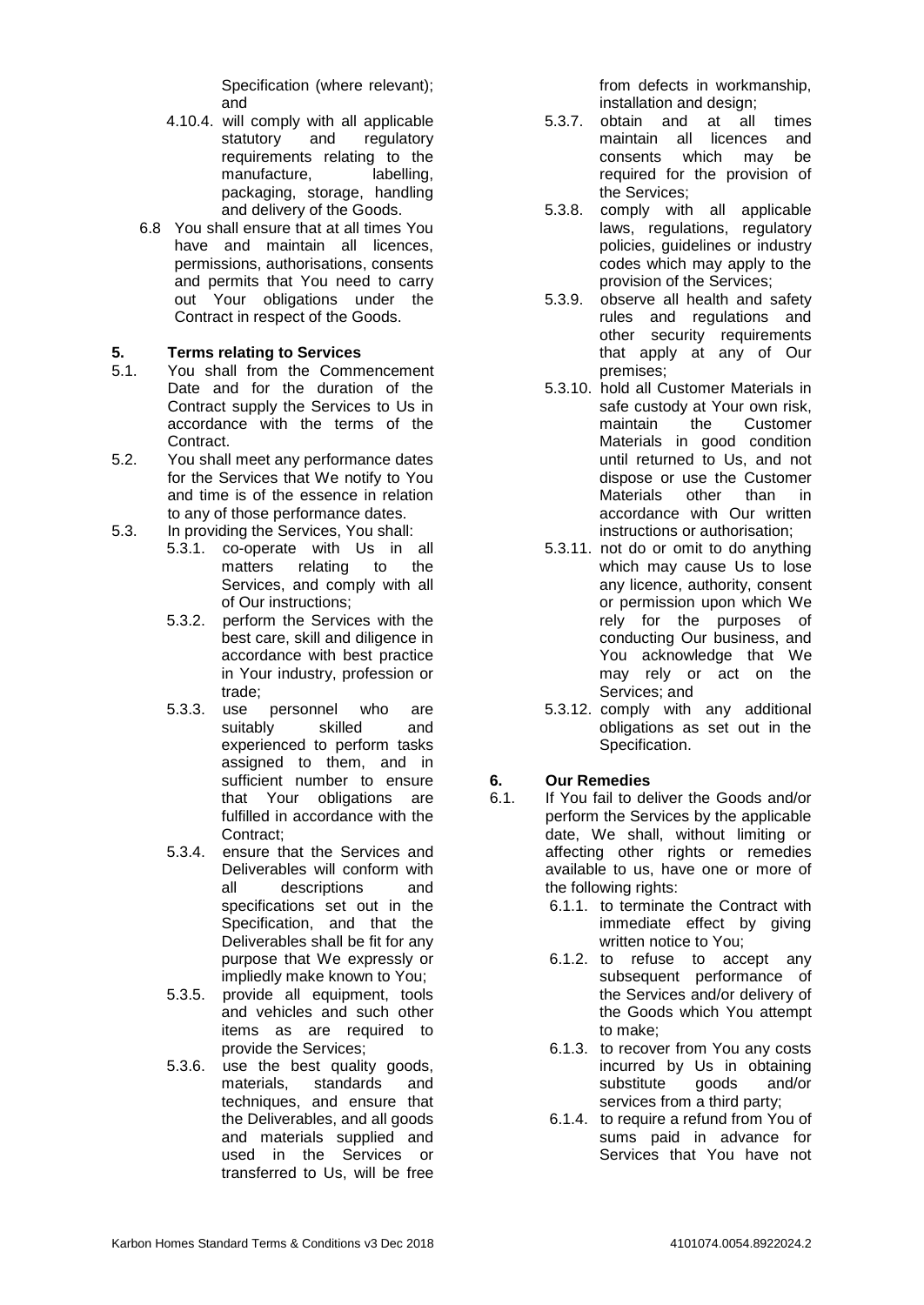provided and/or Goods have You have not delivered; and

- 6.1.5. to claim damages for any additional costs, loss or expenses incurred by Us which are in any way attributable to Your failure to meet such dates.
- 6.2. If You have delivered Goods that do not comply with the warranties set out in clause [4.10](#page-2-1) then, without limiting or affecting other rights or remedies available to Us, We shall have one or more of the following rights whether or not we have accepted the Goods:
	- 6.2.1. to terminate the Contract with immediate effect by giving written notice to You;
	- 6.2.2. to reject the Goods (in whole or in part) whether or not title has passed and to return them to You at Your own risk and expense;
	- 6.2.3. to require You to repair or replace the rejected Goods, or to provide a full refund of the price of the rejected Goods;
	- 6.2.4. to refuse to accept any subsequent delivery of the Goods which You attempt to make;
	- 6.2.5. to recover from You any expenditure incurred by Us in obtaining substitute goods from a third party; and
	- 6.2.6. to claim damages for any additional costs, loss or expenses incurred by Us arising from Your failure to supply Goods in accordance with clause [4.10.](#page-2-1)
- 6.3. These Conditions shall extend to any substituted or remedial services and/or repaired or replacement goods supplied by You.
- 6.4. Our rights under the Contract are in addition to Our rights and remedies implied by statute and common law.

# **7. Our Obligations**

- We shall:
	- 7.1.1. provide You with reasonable access at reasonable times to Our premises for the purpose of providing the Services; and
	- 7.1.2. provide such necessary information for the provision of the Services as You may reasonably request.

## **8. Invoicing and payments**

- 8.1. In return for You carrying out Your obligations under this Contract, We will pay You the Charges.
- 8.2. The Charges shall be:
	- 8.2.1. as set out in the Purchase Order; and
	- 8.2.2. Your full and exclusive remuneration in respect of the performance of the Services. Unless otherwise agreed in writing by Us, the Charges shall include all of Your costs and expenses directly or indirectly incurred in connection with the performance of the Services.
- 8.3. We will pay You the Charges each month in arrears, within 30 days from the date We receive a valid invoice.
- 8.4. Any invoice You send to Us must quote the Purchase Order number otherwise We will not pay the invoice.
- 8.5. The Charges include all materials, equipment, packaging, insurance, storage and delivery and You will not charge Us for any extra costs or expenses whatsoever unless they are agreed in advance with Our Contract Manager in writing.
- 8.6. The Charges do not include VAT. If VAT is due, We will pay this on top of the Charges, if You provide Us with a valid VAT invoice, before payment is due for the supply of the Goods and/or Services.
- 8.7. The Charges will not be varied while this Contract is in force unless We agree in writing to a different price for the Goods or Services.
- 8.8. If We have not paid You the Charges within 30 Working Days of the due date for payment, You may charge Us interest on the amount of any late payment (unless We disagree with the unpaid amount). The interest will be worked out every day, from the date We should have paid the Charges to the date when We actually make the payment. The interest rate that will apply will be 2% per annum over the base rate of Barclays Bank plc from time to time.
- 8.9. If any query about mistakes in the Charges cannot be settled within 20 Working Days of either of us raising the query, either one of us may ask for the disagreement to be dealt with under clause [24](#page-8-0) and an appropriate adjustment to the Charges will be made once the disagreement is settled or decided.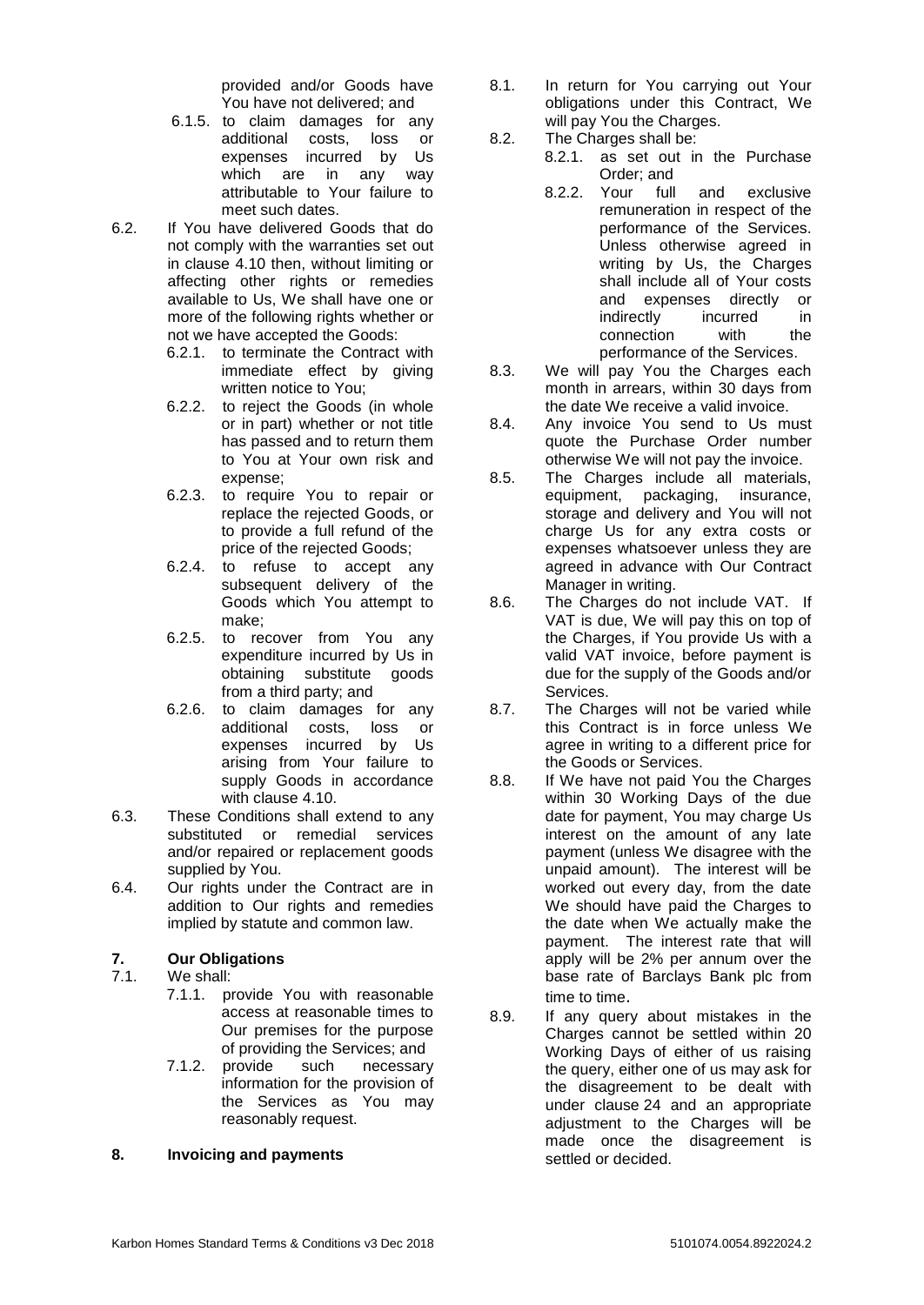8.10. We will be entitled at any time without notice to You to set off any of our liabilities to You whether either liability is present or future, liquidated or unliquidated, and whether or not either liability arises under the Contract. Any exercise by Us of our right under this clause shall not limit or affect any other right or remedy available to Us under the Contract or otherwise.

# **9. The Contract Manager**

- 9.1. From the Commencement Date we must both appoint a person who can manage the rights and powers under this Contract and this person will be called the "**Contract Manager"**.
- 9.2. Details of the people appointed to act as Contract Managers, including their name, email address and contact telephone number will be set out in the Purchase Order. If We have not identified a Contract Manager in the Purchase Order, then the requisitioner named on the Purchase Order will be deemed to be Our Contract Manager.
- 9.3. Either of us will be entitled to change the Contract Manager at any time, but at least five Working Days' notice in writing must be given unless, for reasons beyond either party's control, this is not possible in which case notice must be given as early as possible.
- 9.4. The Contract Manager must make sure they share appropriate information about the quality standards and reporting requirements of this Contract with the staff who are connected with the Contract.

## **10. Service Reviews**

- 10.1. You must allow Our Contract Manager, or any person authorised by him or her, and all other appropriate staff to inspect or witness the Services.
- 10.2. In addition We may occasionally carry out a Service Review, however We will always act reasonably when carrying out any Service Review and wherever practicable will give You at least one calendar month's notice if we intend to carry out a Service Review.

## <span id="page-5-1"></span>**11. Legal duties**

11.1. You must fully co-operate with Us when We are carrying out any legal duty and give Us any information or help We may need, as long as We have given You reasonable notice.

<span id="page-5-0"></span>11.2. For example, You must allow Our employees or authorised agents to: a) speak to Your employees; and b) look at all the information, reports, financial accounts, documents and records You have or have access to;

who or which are relevant to this Contract or the Goods and Services.

- 11.3. You must also allow Us to take copies of the information referred to in clause [11.2b](#page-5-0).
- 11.4. We will treat any information You provide under this clause [11](#page-5-1) as Confidential Information.

# **12. Equal Opportunities**

12.1. You must comply with the Equality Act 2010, have an equal opportunities policy for as long as this Contract is in force and give Us a copy of this policy if We ask to see it.

## **13. Records and information**

- <span id="page-5-2"></span>13.1. At Our reasonable request You must provide Us with all information which We may ask for to assess how You are carrying out Your responsibilities under this Contract.
- <span id="page-5-3"></span>13.2. You must tell Us if: a) there is a change in who controls most of the shares in, or the voting rights among shareholders or members of, Your organisation; b) You merge with another organisation;

c) You transfer Your activities to another **organisation**: d) You transfer Your business to another organisation;

e) as a result of any misconduct or mismanagement on Your part, a Regulatory Body orders an inquiry into Your affairs; or f) any registration which You must maintain to provide any of the Goods or Services is withdrawn or cancelled, or is threatened to be withdrawn or cancelled.

13.3. Failure to comply with clauses [13.1](#page-5-2) and [13.2](#page-5-3) above may at our discretion result in termination of the Contract in accordance with clause [21.2](#page-8-1) (material default).

## <span id="page-5-4"></span>**14. Data Protection**

14.1. In performing Your obligations under this Contract You agree to and shall comply with all applicable requirements of the Data Protection Legislation as it applies to Goods and Services provided under this Contract.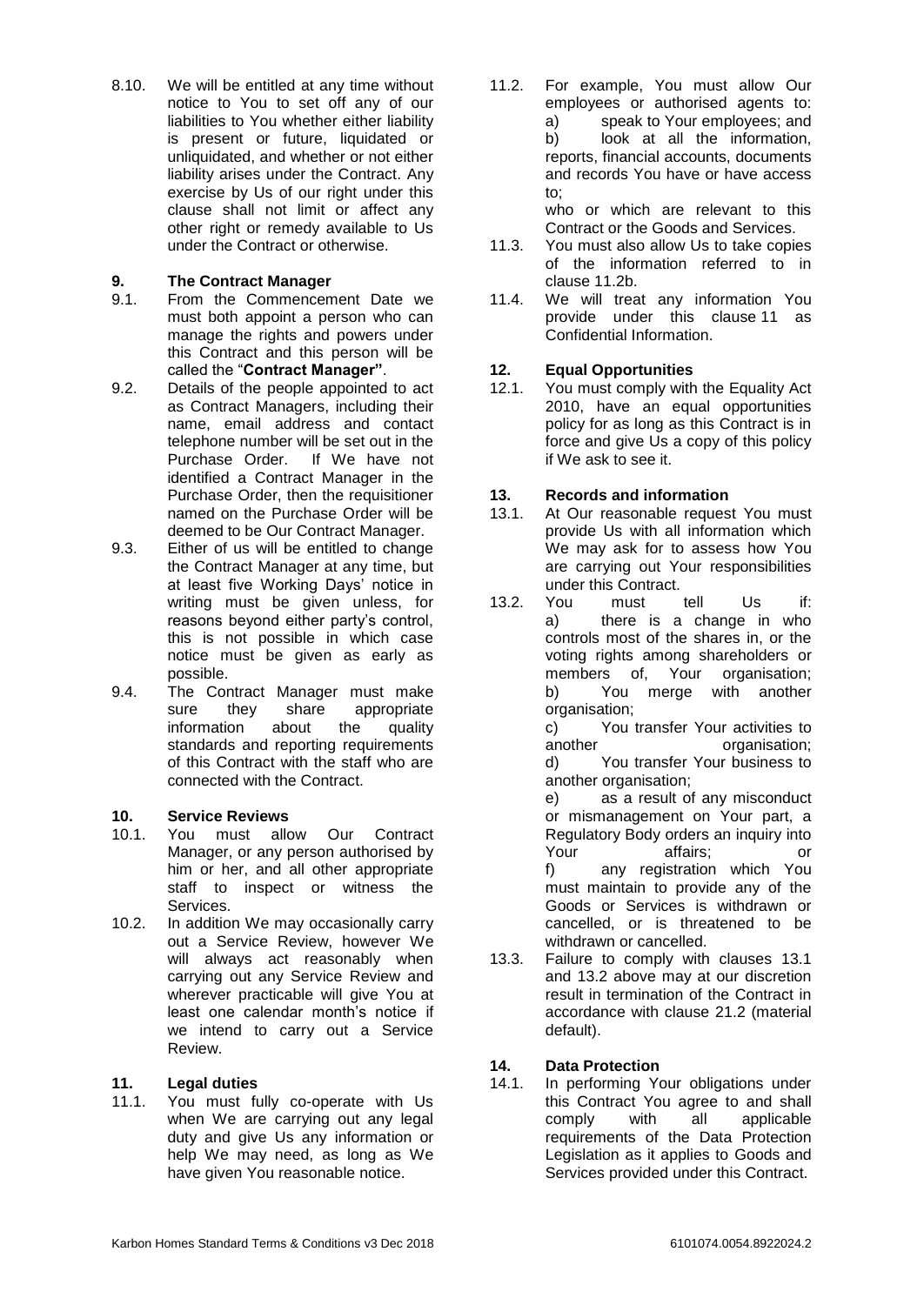## **15. Health and safety**

- 15.1. You must protect the health, safety and wellbeing of Your staff, volunteers and sub-contractors at all times. You must follow the conditions of the Health and Safety at Work Act 1974, and any other health and safety regulations and/or codes of practice in force at the relevant time.
- 15.2. You must ensure that Your staff observe all health and safety rules and regulations and any other security requirements We inform You about (which must be reasonable) at any of Our premises or any of the Properties.

#### <span id="page-6-1"></span>**16. Confidentiality**

- 16.1. Each party undertakes that it shall not at any time disclose to any personal any Confidential Information concerning the business, affairs, customers, clients or suppliers of the other party, except as permitted by clause [16.2.](#page-6-0)
- <span id="page-6-0"></span>16.2. Each party may disclose the other party's confidential information:
	- 16.2.1. to its employees, officers, representatives, subcontractors or advisers who need to know such information for the purposes of carrying out the party's obligations under the Contract. Each party shall ensure that its employees, officers, representatives, subcontractors or advisers to

whom it discloses the other party's confidential information must comply with this clause 16; and

- 16.2.2. as may be required by law, a court of competent jurisdiction or any governmental or regulatory authority.
- 16.3. Neither party shall use the other party's confidential information for any purpose other than to perform its obligations under the Contract.

## **17. Intellectual Property Rights**

- 17.1. In relation to the Customer Materials:
	- 17.1.1. We and our licensors shall retain ownership of all Intellectual Property Rights in the Customer Materials; and
	- 17.1.2. We grant to You a fully paidup, non-exclusive, royalty-free, non-transferable licence to copy and modify the Customer Materials for the term of the

Contract for the purpose of providing the Services to Us.

- 17.2. In relation to the Deliverables:
	- 17.2.1. You hereby assign to Us, with full title quarantee and free from all third party rights, all Intellectual Property Rights in the Deliverables;
		- 17.2.2. You shall obtain waivers of all moral rights in the Deliverables to which any individual is now or may be at any future time entitled under Chapter IV or Part I of the Copyright Designs and Patents Act 1988 or any similar provisions of law in any jurisdiction; and
		- 17.2.3. You shall, promptly at Our request, do (or procure to be done) all such further acts and things and the execution of all such other documents as We may from time to time require for the purpose of securing for Us all right, title and interest in and to the Intellectual Property Rights assigned to Us in accordance with clause 17.2.1.
- 17.3. You warrant that the receipt, use and onward supply of the Services and the Deliverables (excluding the Customer Materials) by Us shall not infringe the rights, including any Intellectual Property Rights, of any third party.
- 17.4. You indemnify Us and keep us indemnified in full against all liabilities, costs, expenses, damages and losses (including but not limited to any direct, indirect or consequential losses, loss of profit, loss of reputation and all interest, penalties and legal costs (calculated on a full indemnity basis) and all other professional costs and expenses) suffered or incurred by Us arising out of, or in connection with:
	- 17.4.1. any claim made against Us for actual or alleged infringement of a third party's intellectual property rights arising out of, or in connection with, the manufacture, supply or use of the Goods, or receipt, use or supply of the Services (excluding the Customer Materials);
	- 17.4.2. any claim made against Us by a third party for death, personal injury or damage to property arising out of, or in connection with, defects in the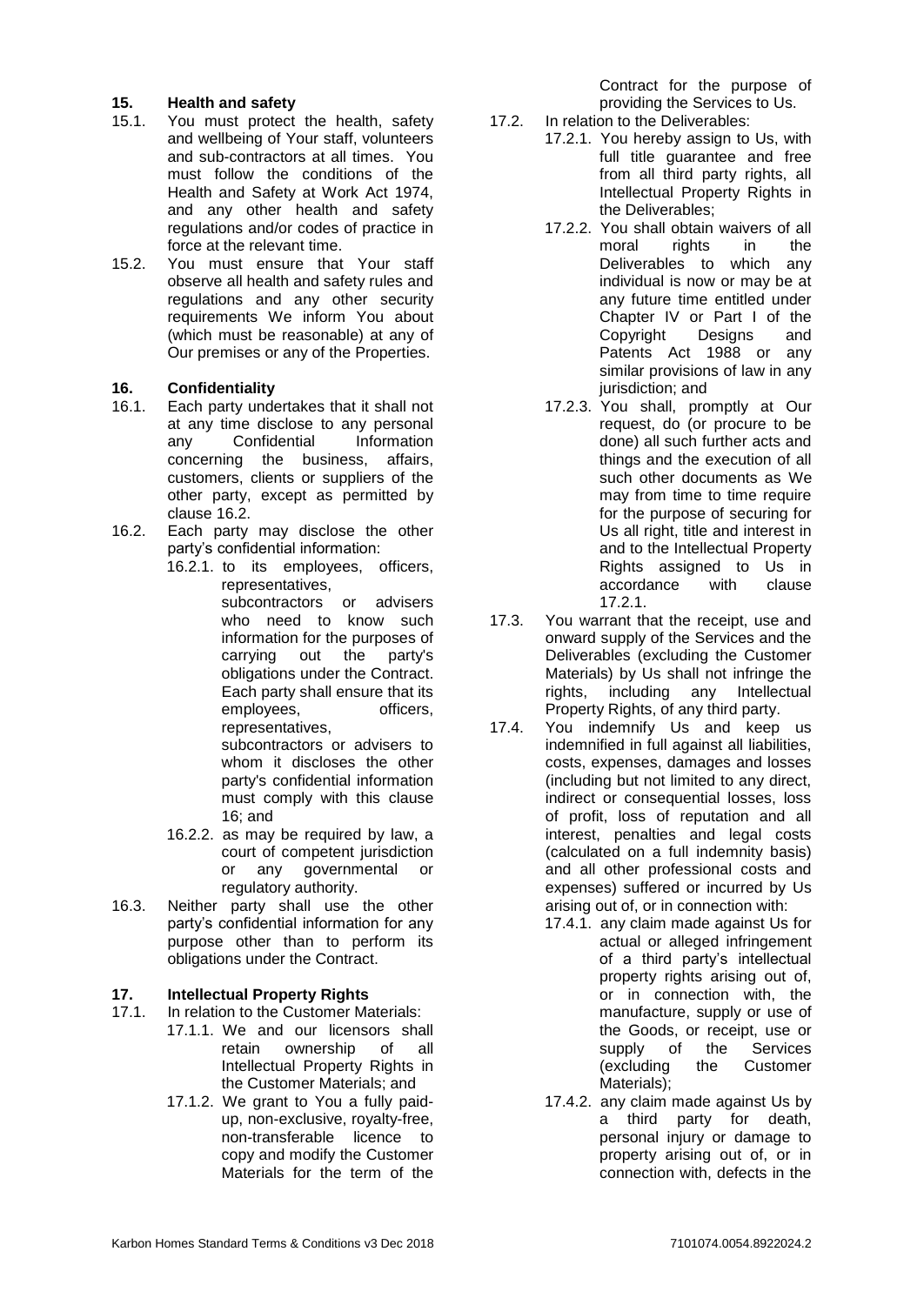Goods, as delivered, or the Deliverables; and

17.4.3. any claim made against Us by a third party arising out of or in connection with the supply of the Goods, as delivered, or the Services.

#### **18. Insurance**

- 18.1. For as long as this Contract is in force and for a period of six years after it ends, You must maintain in force the minimum levels of insurance cover set out in clause [18.2.](#page-7-1) Your insurance must be with a reputable insurance company. You must also make sure that any of Your sub-contractors who are providing any or all of the Goods and Services on Your behalf take out the same levels of insurance.
- <span id="page-7-1"></span>18.2. It is a condition of this Contract that You have in place: a) employer's liability insurance in the sum of £10 million; and b) public liability insurance in the sum of £10 million.
- 18.3. You must provide Us with copies of the policy schedules for the insurance referred to in clause [18.2](#page-7-1) if We ask to see these, together with evidence that the insurance is in force.
- 18.4. If We do not think that any of the insurance policies provide enough cover to meet clause [18.2](#page-7-1) We will tell You and You must rectify this as soon as possible.
- 18.5. We may also, at Our sole discretion, request that You take out and maintain in force additional insurance cover to that which is referred to in clause [18.2.](#page-7-1) For example, if You are providing Us with Goods under the Contract, we may request that You maintain in force an appropriate level of product liability insurance with a reputable insurance company.
- 18.6. Any request made under clause 18.5 shall be made in writing and shall specify the level of insurance which You are required to take out and maintain in force for as long as the Contract is in force and for a period of six years after it ends.

## **19. Liabilities**

- <span id="page-7-2"></span>19.1. Neither of us excludes or limits our liability for:
	- a) death or personal injury caused by our negligence;
	- b) fraud or fraudulent misrepresentation;
- c) breach of any obligations as to title implied by Section 12 of the Sale of Goods Act 1979 or Section 2 of the Supply of Goods and Services Act 1982.
- 19.2. You must protect Us against all actions, claims, demands, proceedings, damages, costs and expenses arising out of, or in connection with this Contract, unless they have been caused by Our negligence or the negligence of Our employees or agents.
- 19.3. Subject to clause [19.1,](#page-7-2) neither of us will be liable to the other for any:
	- a) loss of profits;
	- b) loss of business;
	- c) loss of revenue;
	- d) loss of or damage to goodwill;
	- e) loss of savings (whether anticipated or otherwise); and/or
	- f) any indirect or consequential loss or damage.

## <span id="page-7-5"></span>**20. Defaults**

- <span id="page-7-3"></span>20.1. If You breach any of the terms of this Contract, We will be entitled to serve You with a Default Notice. This will not affect any of Our other rights, either under this Contract or by law.
- <span id="page-7-4"></span>20.2. If We serve You with a Default Notice which relates to a default which can be put right, the Default Notice will tell You what We consider the default to be and the timescale in which We expect You to put things right.
- 20.3. You will be entitled to apply clauses [20.1](#page-7-3) and [20.2](#page-7-4) to Us but if the default involves Us failing to pay You the Charges on time, You must allow Us a minimum of 30 Working Days to rectify the position and pay the Charges.
- 20.4. If there is any disagreement between us as to whether there has been a default, or about the action that needs to be taken or the timescale within which the action is to be taken, either of us can refer the matter for resolution, in accordance with clause [24.](#page-8-0)
- 20.5. If either of us fails to put right a default within the timescale set out in any Default Notice we will each be entitled to end this Contract immediately by giving notice in writing.

## <span id="page-7-0"></span>**21. Ending this Contract**

21.1. Without affecting any other right or remedy available to us, either of us will be entitled to give the other party notice ending this Contract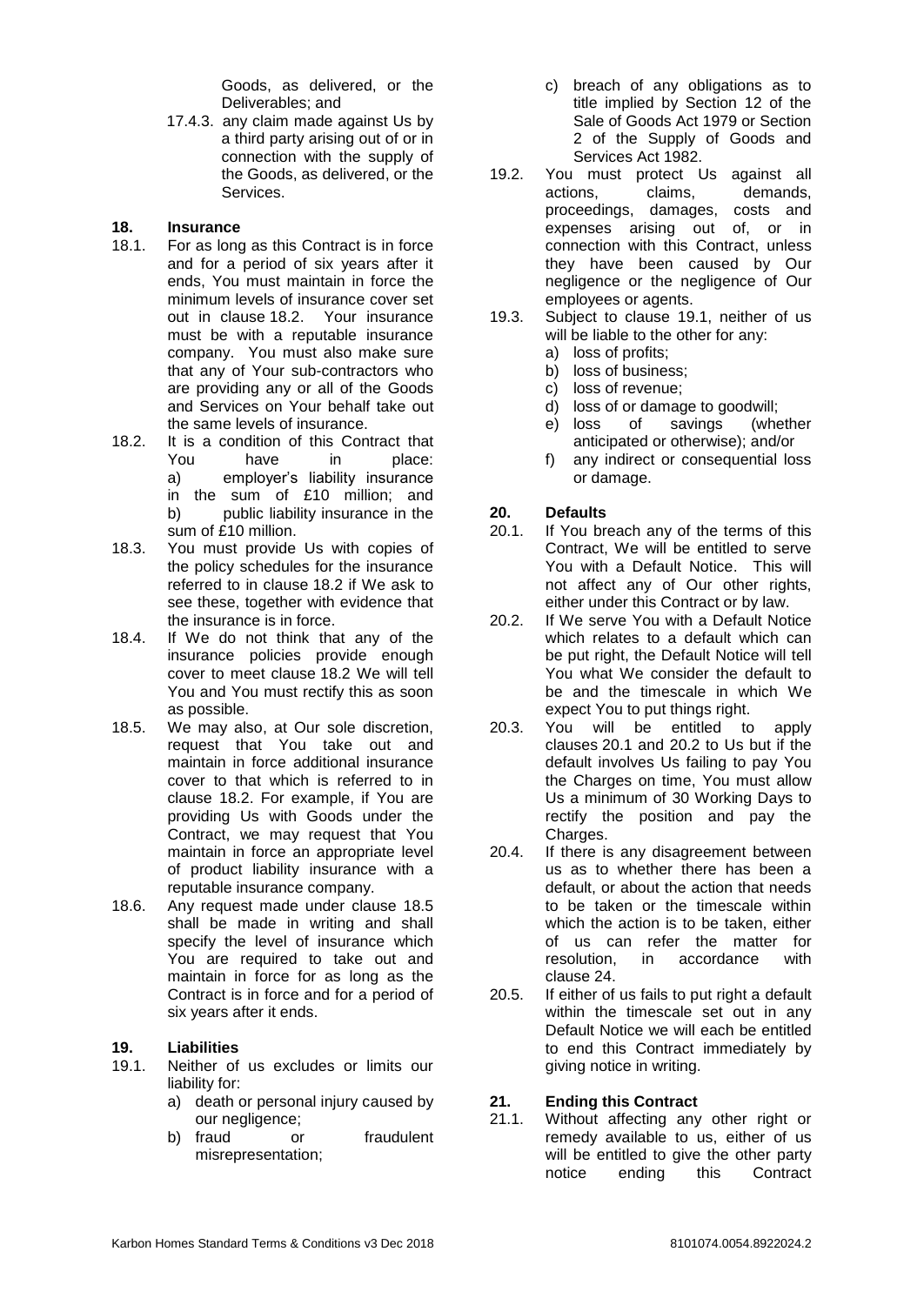immediately if: a) being an individual, either of us is declared bankrupt, or a bankruptcy petition is filed against one of us at court, or if either of us tries to make an arrangement for the benefit of creditors: b) either of us takes any step or action in connection with entering administration, provisional liquidation or any composition or arrangement with our creditors (other than in relation to a solvent restructuring), being wound up (whether voluntarily or by order of the court, unless for the purpose of a solvent restructuring), having a receiver appointed to any of its assets or ceasing to carry on business or, if the step or action is taken in another jurisdiction, in connection with any analogous procedure in the relevant jurisdiction; c) either of us commits or causes anyone else to commit any criminal offence in providing the Goods or Services (except for any minor offence or minor traffic offence); or d) in relation to any Contract either of us, or any person employed by either of us or acting on our behalf, commits an offence under the Bribery Act 2010 or gives any fee or reward to anyone which is an offence under section 117(2) of the Local Government Act 1972.

- <span id="page-8-1"></span>21.2. We will be entitled to end this Contract by giving You written notice effective from the date specified in Our notice if You commit a material default that in Our reasonable opinion cannot be remedied or that You have not remedied to Our reasonable satisfaction within 20 Working Days or within any other timeframe specified in Our Default Notice.
- 21.3. We will be entitled to end this Contract by giving one month's notice if, following a Service Review, the Service does not meet the standards set out in the Purchase Order or Specification (as applicable).
- 21.4. We may end all or part of this Contract for any reason by giving You at least one month's notice in writing.
- 21.5. If all or part of this Contract is ended, whether under clause [20](#page-7-5) or this clause [21,](#page-7-0) clause [21.6](#page-8-2) will apply.
- <span id="page-8-2"></span>21.6. When this Contract ends, You must give Us all the information, files, records, Deliverables (whether or not then complete), Customer Materials and documents which We give You

under this Contract or which You produced while carrying out Your responsibilities under this Contract. If You fail to do so then We may enter Your premises and take possession of them and, until they have been returned or delivered, You shall be solely responsible for their safe keeping and will not use them for any purpose not connected with the Contract.

- 21.7. You must not keep any copies of the information referred to in clause [21.6](#page-8-2) unless We give You permission or You have to do so by law.
- 21.8. Termination or expiry of the Contract shall not affect the parties' rights and remedies that have accrued as at termination or expiry, including the right to claim damages in respect of any breach of the Contract which existed at or before the date of termination.
- 21.9. Any provision of the Contract that expressly or by implication is intended to come into or continue in force on or after termination or expiry of the Contract shall remain in full force and effect.

#### **22. Transferring and subcontracting the Contract**

- 22.1. We may at any time assign, mortgage, charge, subcontract, delegate, declare a trust over or deal in any other matter with all or any of Our rights and obligations under the Contract.
- 22.2. You shall not assign, transfer, mortgage, charge, subcontract, delegate, declare a trust over or deal in any other manner with any of its rights and obligations under the Contract without Our prior written consent.

# **23. Agency**

23.1. Nothing in the Contract is intended to, or shall be deemed to, establish any partnership or joint venture between the parties, constitute either party the agent of the other, or authorise either party to make or enter into any commitments for or on behalf of the other party.

# <span id="page-8-0"></span>**24. Disagreements**

<span id="page-8-3"></span>24.1. If we disagree about anything related to this Contract, and it cannot be resolved by the Contract Managers within 20 Working Days, then either of us may notify the other's Contract Manager in writing that we want the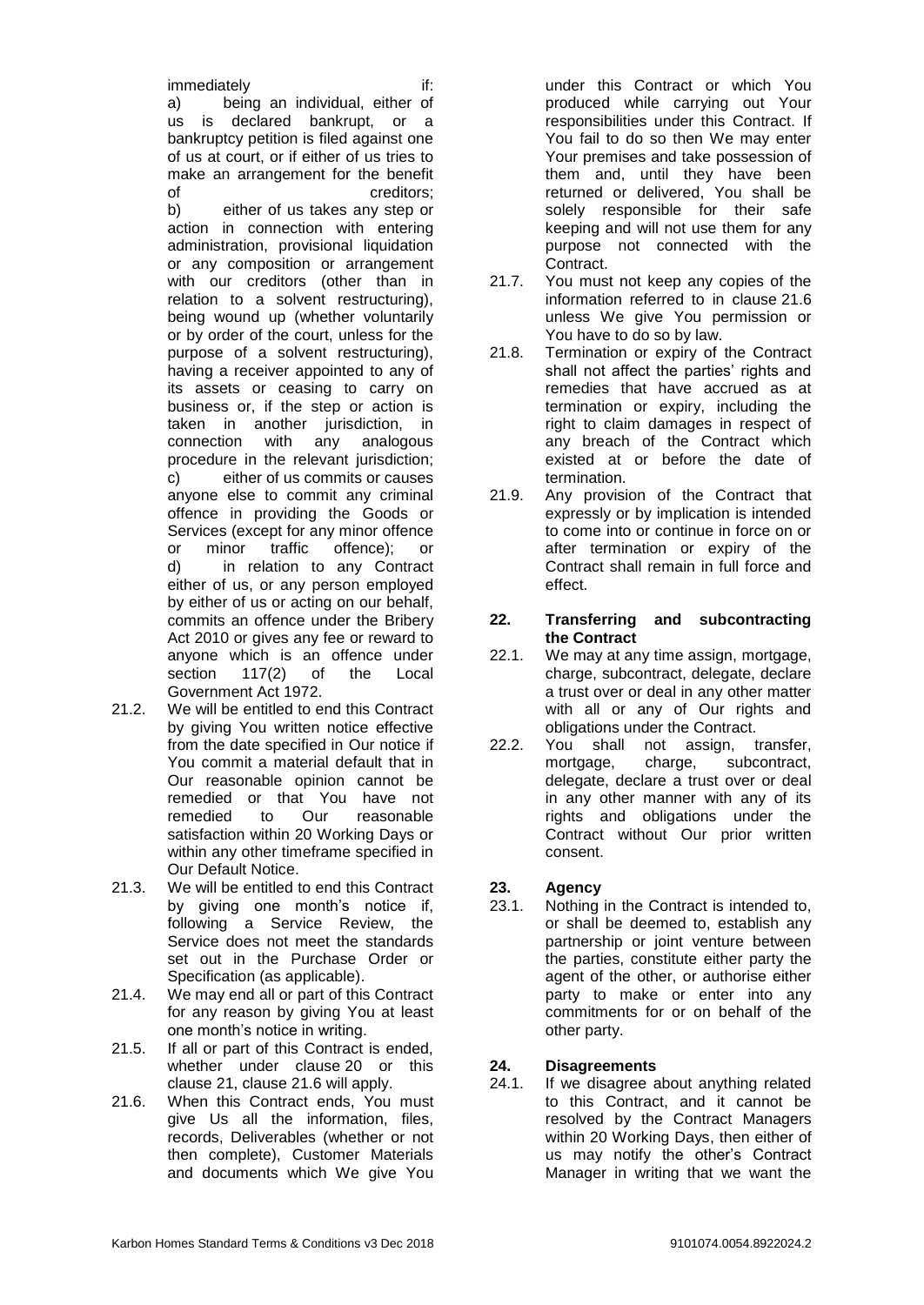disagreement to be referred to a meeting at director level to resolve, negotiating on the basis of good faith.

- <span id="page-9-1"></span>24.2. If after 20 Working Days following the directors' meeting referred to in clause [24.1](#page-8-3) the dispute has not been resolved then either of us may notify the other that we wish to attempt to settle the dispute by mediation, in accordance with the Centre for Effective Dispute Resolution ('CEDR') Model Mediation Procedure 2018 (the 'Model Procedure') or such later edition as may be in force from time to time.
- 24.3. If we cannot agree on the identity of the mediator then either of us may request CEDR to appoint one. The Model Procedure will be amended to take account of any relevant provisions in this Contract or any other contract which we may enter into.
- 24.4. We must use our best endeavours to ensure that the mediation starts within 20 Working Days of service of the notice referred to in clause [24.2](#page-9-1) and pay the mediator's fee in equal shares.
- 24.5. Any agreement reached as a result of mediation shall be binding on both of us, but if the disagreement has not been settled by mediation within 10 Working Days of the mediation starting then either of us may commence legal proceedings.
- 24.6. Neither of us shall be prevented by this clause [24](#page-8-0) from taking steps in relation to court proceedings to protect our position, including applying for interim relief or pursuing proceedings to prevent limitation periods from expiring or to protect our employees, agents or users.

## <span id="page-9-0"></span>**25. Variations to the Contract**

25.1. Except as set out in these Conditions, no variation of the Contract, including the introduction of any additional terms and conditions, shall be effective unless it is agreed in writing and signed by the parties or their authorised representatives.

#### **26. Waiver**

26.1. A waiver of any right or remedy under the Contract or by law is only effective if given in writing and shall not be deemed a waiver of any subsequent right or remedy. A failure or delay by a party to exercise any right or remedy provided under the Contract or by law shall not constitute a waiver of that or any other right or remedy, nor shall it prevent or restrict any further exercise of that or any other right or remedy. No single or partial exercise of any right or remedy provided under the Contract or by law shall prevent or restrict the further exercise of that or any other right or remedy.

# **27. Information and Retendering**

- At Our reasonable request and within 15 Working Days of Us asking You, You must provide Us with any information We ask for (at no cost to Us) to help Us prepare the necessary documents to appoint another person to provide the Goods and Services in Your place.
- 27.2. You must make sure that all the information You give Us is accurate, and give Us permission to use any of the information in the course of Our work.

# **28. TUPE**

- <span id="page-9-2"></span>28.1. Subject to Your obligations under clause [14](#page-5-4) (Data Protection) and clause [16](#page-6-1) (Confidentiality) You must give Us the information We need to meet Our responsibilities under TUPE when either this Contract comes to an end or it no longer applies to a particular Service.
- 28.2. You must give Us the information referred to in clause [28.1](#page-9-2) above:
	- a) within 20 Working Days of Our reasonable request made at any time in the 9 months before this Contract comes to an end; or
	- b) (if this Contract or its application to a particular Service is terminated on notice) within 20 Working Days of You giving or receiving notice of any such termination; or
	- c) (if this Contract or its application to a particular Service is terminated immediately) within 20 Working Days of such termination.
- 28.3 You agree to indemnify Us from and against all actions, proceedings, claims, expenses, awards, costs and all other liabilities (including legal fees) in connection with or as a result of any claim or demand by any employee or other employee or person claiming to be an employee on any date upon which the Contract is terminated and/or transferred to any third party ("**Relevant Transfer Date**") arising out of their employment or its termination whether such claim or claims arise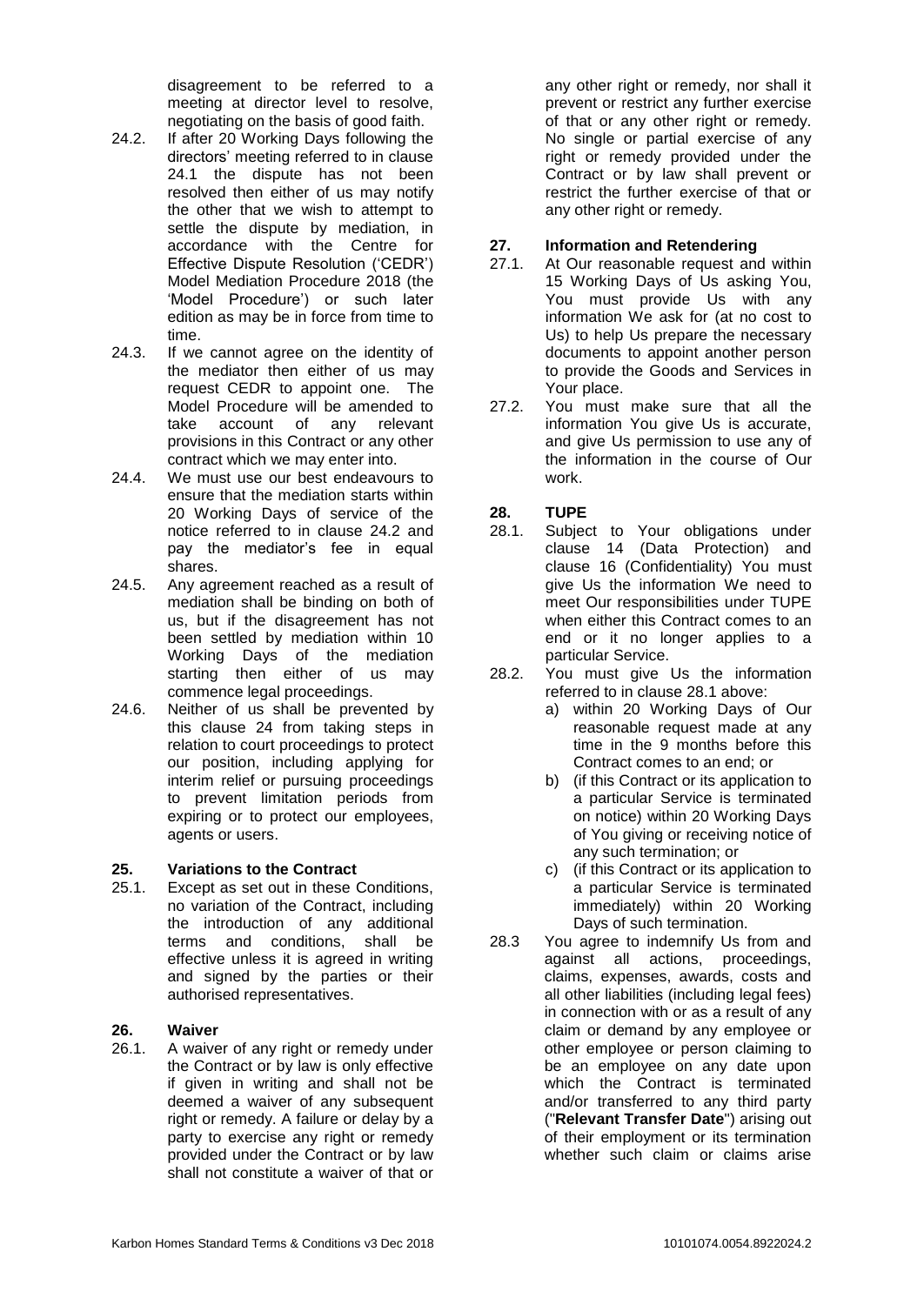before or after the Relevant Transfer Date.

#### <span id="page-10-0"></span>**29. Prevention of Fraud and Prevention of Corruption**

- 29.1. You must take all reasonable steps to prevent Fraud by Your staff, volunteers and sub-contractors when they receive money from Us.
- 29.2. You will notify Us immediately if You suspect that any Fraud is happening or is likely to happen.
- 29.3. You will not offer or give to Us or any of Our staff any gift or reward as an incentive for entering enter into this Contract or any other contract with You. You will not show any favouritism to any person in relation to this Contract or any other contract with Us and You will also refrain from doing anything in order to give an advantage to any person.
- 29.4. You agree that You have not paid any commission to Us or agreed to pay any commission to any staff employed by Us in connection with this Contract.
- 29.5. In performing Your obligations under this Contract You agree to comply with the Bribery Act 2010 as it applies to Goods and Services provided under this Contract.
- 29.6. If We discover that You or any of Your staff have breached any of the terms this clause [29](#page-10-0) in relation to this or any other contract with Us We may end this Contract immediately and claim from You any fines or penalties We are liable to pay and any costs We incur as a result of early termination of the Contract, including the costs of making other arrangements for the Goods or Services to be provided for the remainder of the Contract period.

## **30. Validity**

30.1. If any provision or part-provision of the Contract is or becomes invalid, illegal or unenforceable, it shall be deemed modified to the minimum extent necessary to make it valid, legal and enforceable. If such modification is not possible, the relevant provision or part-provision shall be deemed deleted. Any modification to or deletion of a provision or partprovision under this clause shall not affect the validity and enforceability of the rest of the Contract.

## **31. Remedies**

31.1. If Goods are not delivered or Services are not performed on the due date then We shall be entitled to (i) deduct from the Charges or (if We have already paid the Charges) claim from You by way of liquidated damages for delay ½% of the Charges for every week's delay up to a maximum of 10% and/or (ii) cancel the Purchase Order (or relevant part of the Purchase Order) without liability to You and purchase substitute goods or services elsewhere and recover from You any loss or additional cost incurred.

31.2. Any remedy or right which either of us may have in relation to a default committed by the other will be in addition to all other rights and remedies available to either of us.

#### **32. Contract (Rights of Third Parties) Act 1999**

32.1. Unless it expressly states otherwise, the Contract does not give rise to any rights under the Contracts (Rights of Third Parties) Act 1999 for any third party to enforce any term of the Contract.

## **33. Notices**

- 33.1. Any notice or other communication given to a party under this Contract must be in writing and can only be delivered by: a) recorded delivery post;
	- b) hand;
	- c) electronic mail;
- 33.2. For the purposes of sending written notice or other communication by recorded delivery post, personal delivery or electronic mail, each of our addresses are set out in the Purchase Order. All notices and communications must be sent to the Contract Manager.
- 33.3. All notices and communications will be considered to have been served: a) if posted, two working days after the date it was posted; b) if personally delivered, on the date it was delivered; c) if sent by electronic mail, when the sender receives an automated message confirming delivery; or 30 minutes after the time sent (as recorded on the device from which the sender sent the email) unless the sender receives an automated message that the email has not been delivered,
- 33.4. If a notice is considered to have been served on a day which is not a Working Day or is not received between 9 am and 5 pm on a Working